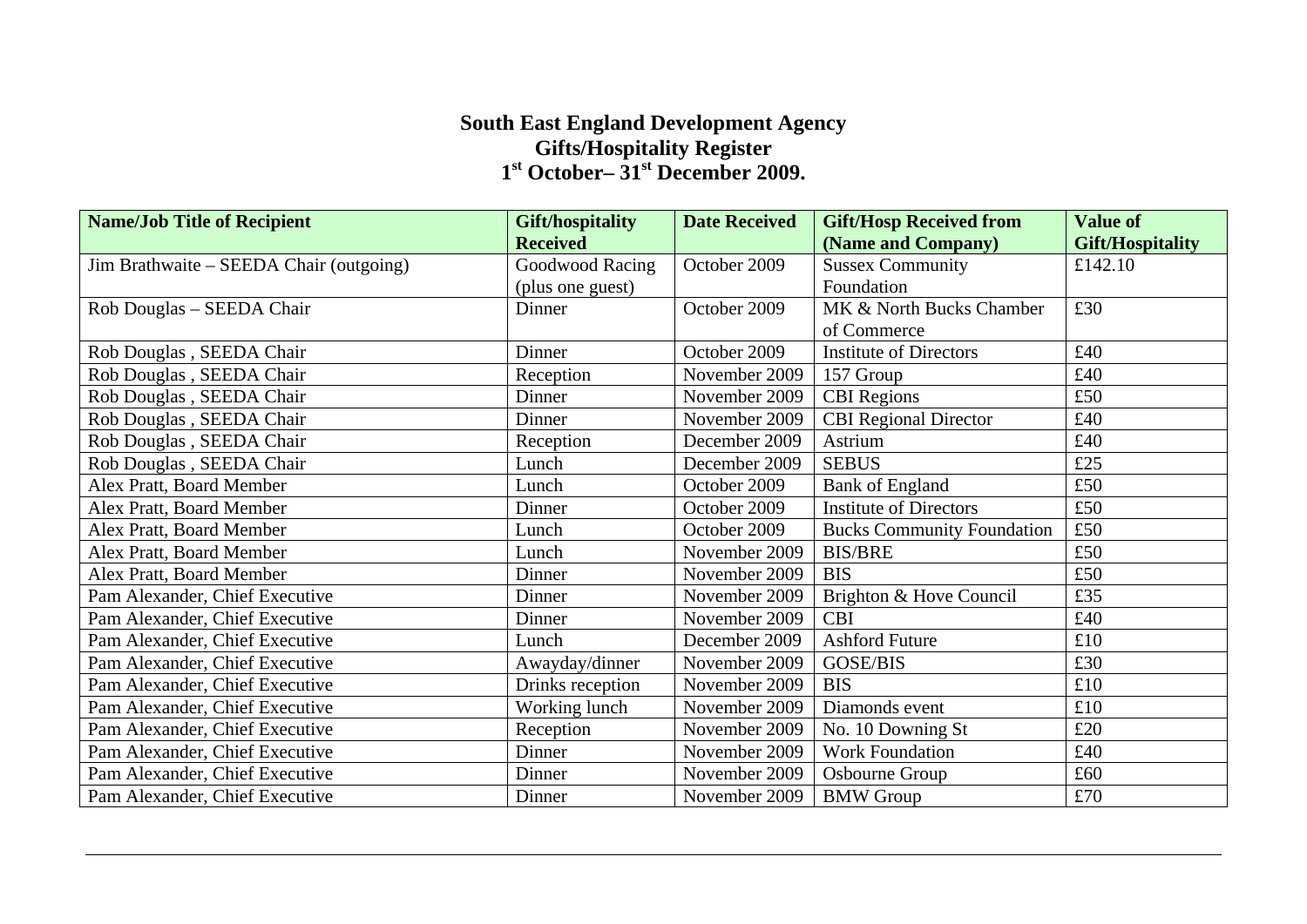| Oona Muirhead, Group Executive Director, Strategy & | Dinner              | October 2009  | <b>British Telecom</b>        | £60 |
|-----------------------------------------------------|---------------------|---------------|-------------------------------|-----|
| Resources                                           |                     |               |                               |     |
| Oona Muirhead, Group Executive Director, Strategy & | Drinks reception    | October 2009  | <b>Institute of Directors</b> | £30 |
| <b>Resources</b>                                    | and dinner          |               |                               |     |
| Oona Muirhead, Group Executive Director, Strategy & | Dinner              | October 2009  | <b>Sector Consortia</b>       | £35 |
| Resources                                           |                     |               |                               |     |
| Oona Muirhead, Group Executive Director, Strategy & | <b>CBI</b> Autumn   | November 2009 | <b>British Telecom</b>        | £25 |
| Resources                                           | Dinner              |               |                               |     |
| Oona Muirhead, Group Executive Director, Strategy & | Dinner              | December 2009 | <b>EEDA</b>                   | £25 |
| Resources                                           |                     |               |                               |     |
| Susan Priest, Executive Director, Operations Group  | Dinner              | December 2009 | <b>EEDA</b>                   | £25 |
| Paul Lovejoy, Executive Director, Strategy          | Dinner              | October 2009  | <b>NHS</b>                    | £30 |
| Keith Riley, Board Member                           | Nothing to declare  |               |                               |     |
| Jeremy Birch, Board Member                          | Northing to declare |               |                               |     |
| Dolores Byrne, Board Member                         | Northing to declare |               |                               |     |
| Pamela Charlwood, Board Member                      | Nothing to declare  |               |                               |     |
| Les Dawson, Board Member                            | Nothing to declare  |               |                               |     |
| Imtiaz Farookhi, Board Member                       | Nothing to declare  |               |                               |     |
| Robert Goldfield, Board Member                      | Nothing to declare  |               |                               |     |
| Sue John, Board Member                              | Nothing to declare  |               |                               |     |
| Phil Wood, Board Member                             | Nothing to declare  |               |                               |     |
| Keith Mitchell, Board Member                        | Nothing to declare  |               |                               |     |
| Peter Jones, Board Member                           | Nothing to declare  |               |                               |     |
| Julian Crampton, Board Member (from Dec 2009)       | Nothing to declare  |               |                               |     |
| Keith House, Board Member (from Dec 2009)           | Nothing to declare  |               |                               |     |
| Richard Ascough, Board Member (from Dec 2009)       | Nothing to declare  |               |                               |     |
| Andrew Finney, Board Member (from Dec 2009)         | Nothing to declare  |               |                               |     |
| Robert Crawford, Group Executive Director,          | Nothing to declare  |               |                               |     |
| Operations                                          |                     |               |                               |     |
| Lee Amor, Executive Director Infrastructure &       | Nothing to declare  |               |                               |     |
| Development                                         |                     |               |                               |     |